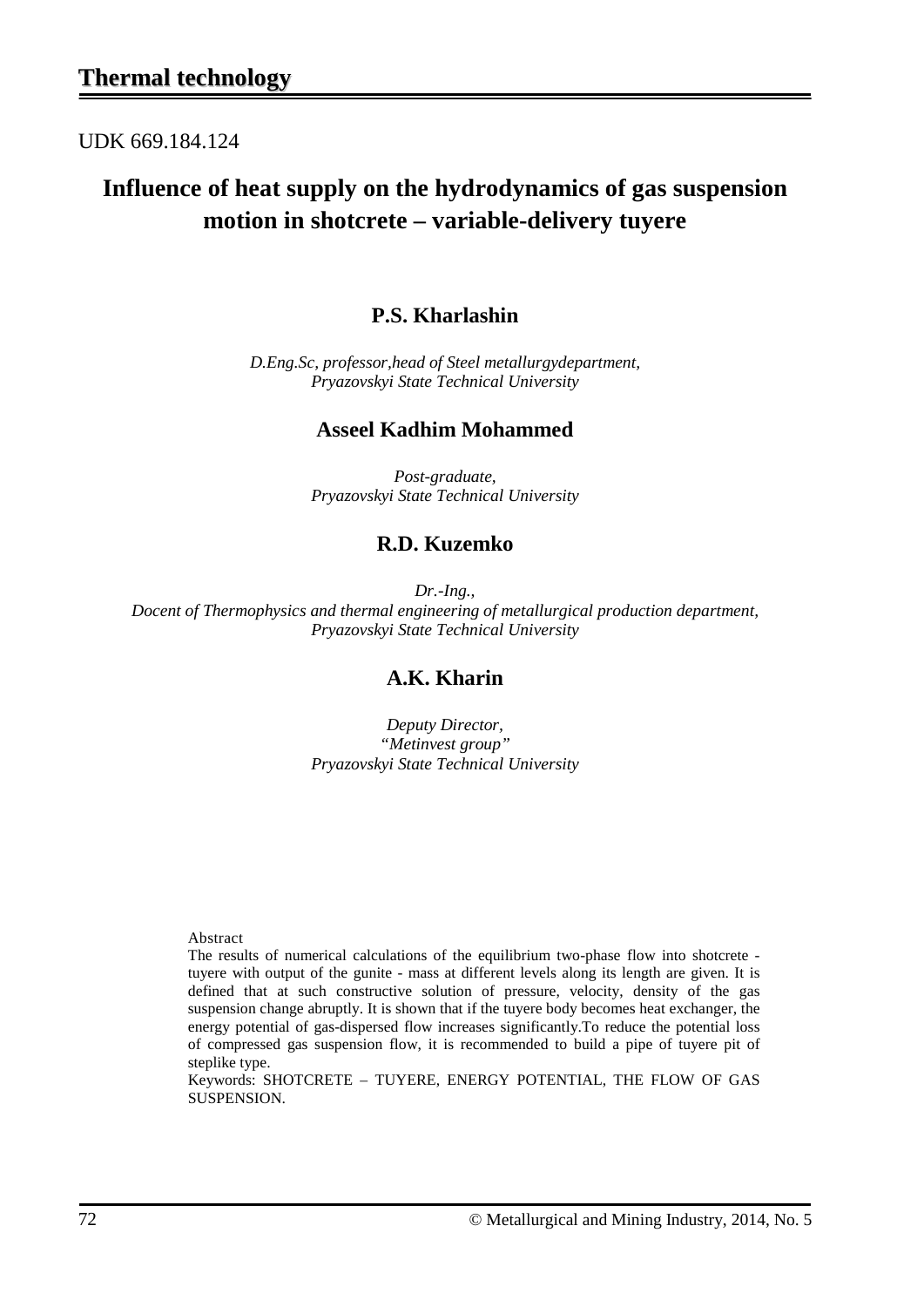**Statement of the problem.** Reduction of energy - and resource consumption with introduction of high metallurgical technologies is a problem of a national scale. During production of steel in oxygen converters one of the key objectives is to increase the resistance of the lining. The cost of relining during hot repair of 350 t converter reaches \$ 1 million.

The works  $[1 - 3]$  show that for a radical increase of converter lining resistance, the best is to use one of two technologies of industrial operations - blowing of prepared final slag and flare shotcrete. Nonwater-colling gas-powder tuyere was applied in these works during experimental-industrial testing of lining slagging; during motion in its body nitrogen was being heated. Authors' researches  $[1 - 3]$  have also proved that if gas suspension is heated, it is reasonable to use gas-cooled tuyere, the body which acts as heat exchanger. Relevance of technology is obvious – in a new technical solution, previously lost heat can be used for warming the gas suspension in the gunning tuyere and thus increase energy potential at the end of the dust-gas flow into the cavity of the vessel. If only torchlight gunning is used for hot relining (PJSC «Mariupol Ilyich»), then this process may be combined with the heating of scrap. In this case, the empty converter is loaded by scrap, and coal on the top. Coal enters into a shapeless mass of scrap because of the heat of shotcrete flame there appears ignition and volume combustion. Usage of a portion of previously lost heat of the flame for heating scrap intensification improves the thermal balance of the next smelting.

In this paper we consider the steady flow of the equilibrium velocity and temperature of the gas suspension phase in a long annular channel at a constant temperature of gas-cooled wall.

**The aim of this work** while solving the equations of motion and energy of gas-powder flow, as well as a number of closure relations, to show how the heat input from the heated wall gunning lance with variable flow of gas suspension affects the distribution of pressure *p* and velocity of the mixture  $w_{12}$  on the length *l* of lance, and the density  $\rho_{12}$ , speed  $w_{12}$ , the volume fraction  $\varepsilon_l$  of the gas phase in a cross sectional view of the lance with a concentration of *μ* and diameter  $\delta$  of powder particles.

**Physical model.** Plant layout for flare shotcrete is presented in the work [4]. Figure 1 shows an element of gas cooled gunning lance, from which one may see how the nozzles for supplying powder mixture and oxygen in the gascooled lance with different levels of consumption are located. In such construction gas suspension is heated from the body wall of



Figure 1. Arrangement of nozzles in gunning tuyere with two levels of consumption; 1 - oxygen; 2 - gas suspension

the tuyere due to convective heat flow transmitted by the wall to the carrier gas. Because of thermal resistance temperature of the gas suspension  $t_{12}$  will always be lower than the temperature of the body wall of the tuyere  $t_w$  (see<br>fig. 1). Given that the oxygen is fig. 1). Given that the oxygen is  $(V_{\mu_0} \approx 300 \text{ m}^3/\text{min}) \sim 40 \text{ times higher}$ than the carrier nitrogen  $(V_{nN_2} = 480 \frac{m^3}{h})$ , there is no danger of its heat through the partition wall of the pipe, but it is desirable to increase the temperature of  $O<sub>2</sub>$ . To prevent deterioration of the oxygen nozzle tube at the moment of turning gas-powder flow at 90º degrees, ceramic inserts should be fitted.

**Mathematical model.** Let us write the equations of gas-dispersed flow in single-speed and single-temperature approximation taking into account the reduction of the flow of a gas suspension  $G_{12}$  along the channel – motion equation

$$
\frac{d}{dx}(G_{12}w_{12}) = -\frac{dp}{dx} - F_w + \rho_{12}g - \chi w_{12}
$$
 (1)

– the energy equation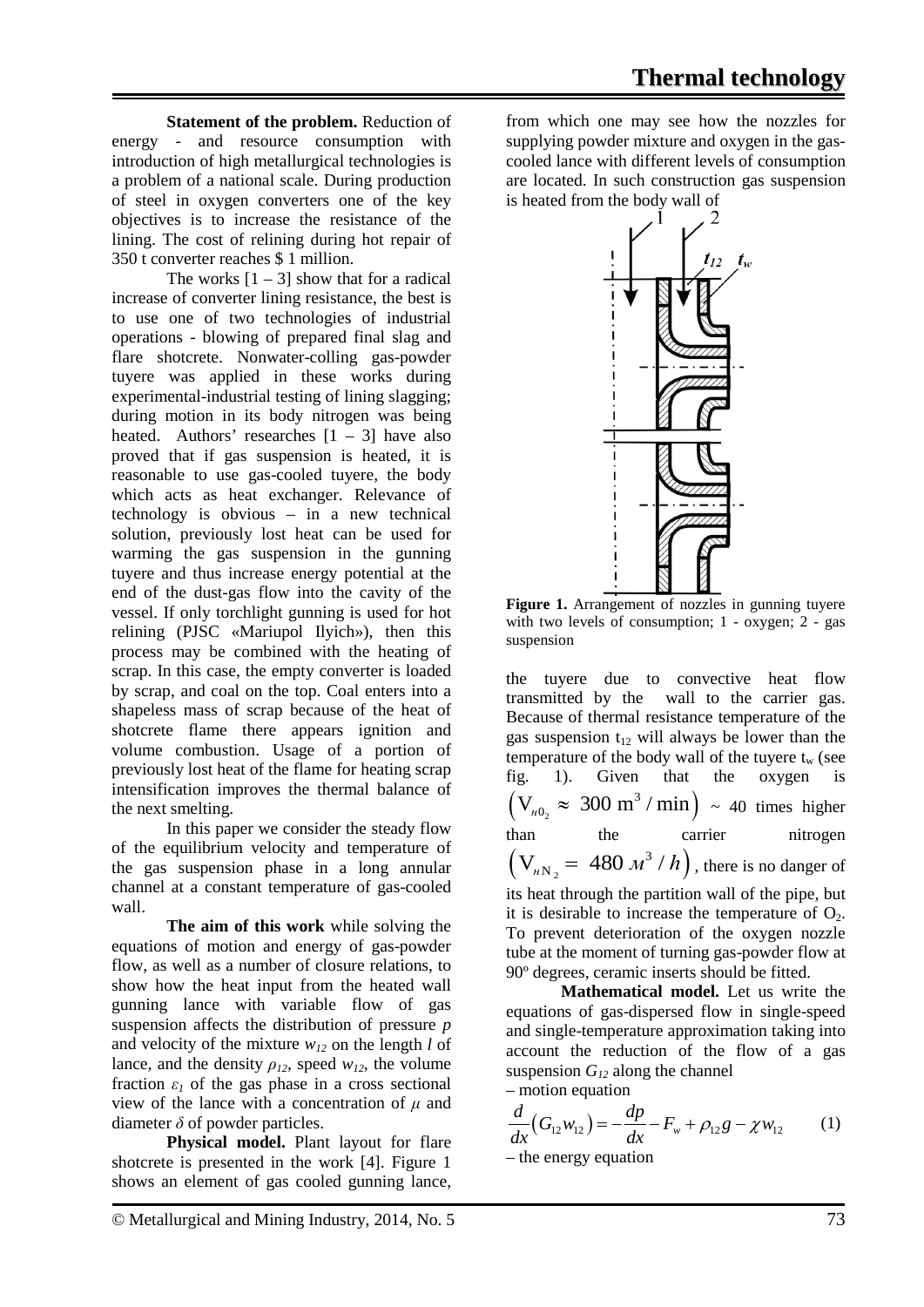$$
\frac{d}{dx}\Big(G_{12}c_{p_{12}}T\Big)=w_{12}\frac{dp}{dx}+Q_w-\chi c_{p_{12}}T\,.
$$
 (2)

During motion of the mixture past the nozzles in the channel

 $\chi = n_i G / D$ , (3)

In the equations  $(1) - (3)$ , and further there accepted the following notation parameters of the equilibrium gas suspension flow (pseudo gas): G<sub>12</sub> – reduced flow rate, kg/(s · m<sup>2</sup>); w<sub>12</sub> – flow velocity, m/s;  $p -$  static pressure, Pa;  $F_w$  – friction force of pseudo gas on the pipe wall of tuyere body, N  $\sqrt{\mu}$ ,  $\rho_{12}$  – density, kg/m<sup>3</sup>;  $\chi$  – intensity of cost reduction of the mixture along the channel, kg/(s⋅m<sup>3</sup>);  $c_{p_{12}}$  – Heat, kJ / (kg⋅K); T – the static temperature, K;  $V_H$  – gas flow rate under normal physical conditions,  $m_3^3 / m$ in; m<sub>2</sub> – gunning mass flow rate, kg/s;  $Q_w$  – quantity of heat transmitted by convection from the wall of the tuyeres to the gas suspensions,  $W/m^3$ ;  $n_i$  – the number of nozzles on the  $i$ -th level;  $D$  – inner hydraulic diameter of gunning tuyere, m.

In the equations  $(1) - (3)$  and further indices denote parameters: 1 – carrier gas; 2 – solid phase; 12 – equilibrium of gas suspension (pseudo gas);  $w$  – the walls of the tuyere;  $p$  – constant pressure;  $i$  – the level of the expiration of the gas suspension; 01 - isentropic gas diddusion.

The intensity of heat exchange of carrier medium with the wall of the channel was determined by the equation

$$
Q_w = 4St \rho_{12} c_p w_{12} (T_w - T_1) / D
$$
 (4)

where the Stanton's criterion  $St = Nu / (Re Pr)$ for high-speed subsonic flows was calculated by the Gukhman's formula

$$
St = 0,0167 \left( \text{Re}_{12} \text{ Pr}_{12} \right)^{-0.18} \left( T_{01} / T_w \right)^{0.35}, T_{01} \approx T_1
$$
\n(5)

The calculation were conducted under the condition that the pipe wall temperature  $t_w$ was set and throughout the length *l* of the tuyere it remained constant. Naturally, the temperature of the gas suspension  $t_{12}$  along the length *l* of non-water-cooled body of tuyere grows. This temperature was calculated in the work.

Force  $F_w$ , characterizing friction against the wall during the flow of a gas suspension in the tube was determined according to the formula of Darcy-Weisbach [5]

$$
F_w = \zeta_{12} \rho_{12} w_{12}^2 / (2D) = \zeta_{12} G_{12} w_{12} / (2D) ;
$$
  
\n
$$
\zeta_{12} = \zeta_1 + \zeta_2.
$$
 (6)

The coefficient of hydraulic losses *ζ1*, taking into account the friction of gas against the walls of the channel, was calculated with the help of Altshul's formula

$$
\zeta_1 = 0,11(\Delta/D + 68/Re_{12})^{0.5}
$$
  
Re<sub>12</sub> = Dw<sub>12</sub>ρ<sub>1</sub>/η, (7)

where  $\Delta$  – height of roughness, m; *D* – diameter of the pipe, m;  $\rho_l$  –density of the carrier gas, kg / m<sup>3</sup>;  $\eta$  – coefficient of dynamic viscosity of the gas - carrier, Pa∙s.

To find the coefficient of hydraulic losses *ζ2*, conditioned by dispersed phase, the best results are obtained with the help of Mihaelidisa's formula [6], where the calculation is carried out through the Froude number

$$
\zeta_2 = K\mu / Fr_{12}^{0.5},
$$
  
\n
$$
Fr_{12} = w_{12}^2 / (gD).
$$
 (8)

Empirical loss factor of Mihaelidisa *K* depends on the material of the particles and wall. In [6] there represented the results of experiment  $(-600 \text{ tests})$  and there found the values of the coefficient *K* for steel pipes, which depending on the lubricity of the material (glass, carbon, etc..) varies within the limits of  $K = 0.041 - 0.194$ . For the system "steel pipe - carbon powder"  $K =$ 0.058.

While solving the system of equations  $(3) - (5)$  there were set the boundary conditions: in input of the tuyere  $(x = 0)$  –costs of both phases  $G_{12} = G_1 + G_2$ , the temperature of  $T_{01}$ ; in the output  $(x = 1)$  – backpressure  $p_{oc}$ .

*Original data.* A numerical experiment was conducted in relation to gunning tuyere of 160 t converter of «Mariupol Ilyich». Calculations were performed according to the following initial data: internal hydraulic diameter of gunning tuyere tube  $D = 98$  mm, length of tuyere located in the high temperature region  $l =$ 12 m, the flow rate of the carrier gas  $(N_2)$  was  $V_n$  $= 480$  m<sup>3</sup>/min, powder consumption varied in the range of  $m_2 = 200 - 800$  kg/min, to which mass concentration  $\mu = m_2 / (\rho_n V_n) = 40 - 80$  kg/kg (except fig.  $2 - 4$ ) corresponded. It was taken that the specific heat of the particles  $c_2 = 0.8$  kJ / (kg · K), equivalent particle diameter and their density were equal to  $\delta_2 = 0.05$  mm,  $\rho_2 = 1900$  kg/m<sup>3</sup>, the number of nozzles on the same level  $n = 2$ , the number of levels  $z_1 = 3$ , the inner nozzle diameter  $D_0 = 39$ mm, the distance up to the upper level of the nozzles  $l_1 = 1.5$  m, equivalent roughness of the tuyere tube  $\Delta = 0.06$  mm, Mihaelidisa's loss coefficient  $K = 0.058$ , end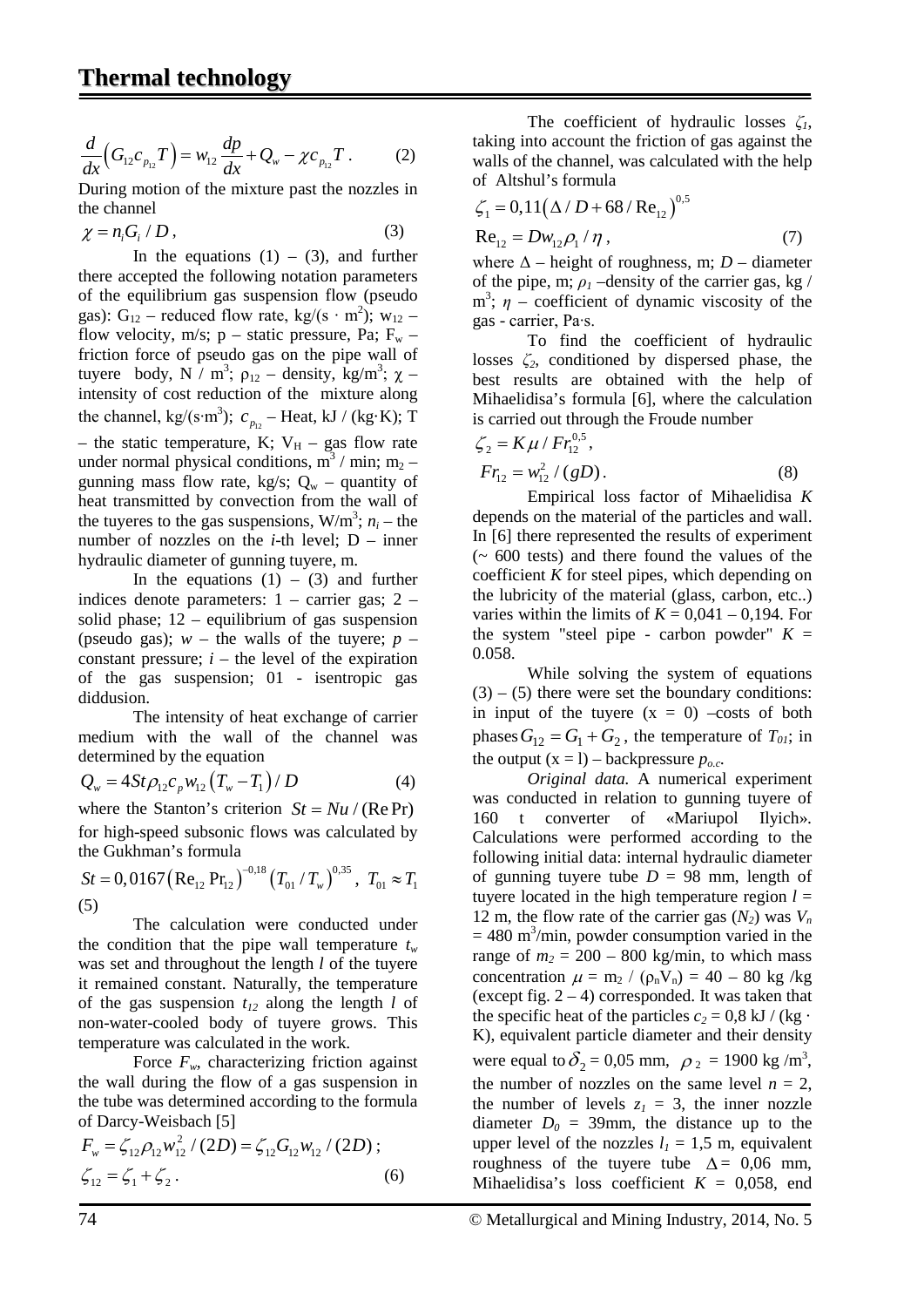portion of the tuyere coefficient  $\zeta_k = 0.4$ . If the housing is water-cooled, the wall temperature of the tuyere was assumed to be  $t_w = 30$ °C, and the temperature of the dust and gas flow in the input  $t_{01} = 27$ °C. Number of calculated nodes is  $N_1 =$ 600. If the housing of shotcrete – tuyere is gas cooled, i.e. it serves as a heat exchanger, then the intense heat transfer from the hot flame cavity of converter to gas-dispersed flow through the partition wall of the tuyere itself with set temperature  $t_w$  of housing takes place. In this paper, heat transfer between the high-temperature gas of cavity vessel and the outer wall of the tuyere body was not calculated, but it was taken as  $t_w = 30 - 700$ °C.

**The results of calculation and analysis.** Using the above mentioned methodology let us show the influence of the determining factors, including difficult-to-forecast ones, on the example of flow with heat supply to the gas suspension (fuel-refractory powder + nitrogen) in gunning tuyere of 160 t converter.

*The length l of the tuyere.* From the figure 2, it follows that with increase of the temperature  $t_w$  *of the wall* gas suspension is intensely heated, its density  $\rho_{12}$  falls. Since there is an additional pseudo-heating, the so-called thermal resistance, for the overcoming of which it is required higher pressure. For example, increase of the temperature  $t_w$  from 30°C to 700°C leads to the necessity of increase of pressure *p* in the input into the tuyere from 0.46 MPa to 0.82 MPa.

Confirmation of the correctness of calculations with application of mathematical model are the results shown in the figure 2. So, if the tuyere is made with multiple layers of discharge for flow rate of gas suspension, then the parameters in the nozzle block with several horizons of powder output will not obey the known laws for the case of constant-flow *m12*. For example, when  $t_w = 700$ °C, in the area of the entrance  $(l = 0)$  to  $l = 10,3$  m gas-dispersed mixture accelerates, and then in the area  $l = 10.3$ – 12 m, there is a sharp decrease of maximum speed –  $64.4$  m/s to  $44.7$  m/s and at the second level which is spaced from the previous one in 61 mm, the rate falls from 48 m/s to 12.1 m/s, etc. (figure 2). If the temperature of the wall decreases  $t_w$  up to 30°C, the drop in velocity occurs from only 29,2 m/s to 18,4 m/s.





Calculated data:  $D = 98$  mm,  $l = 12$ , m,  $\delta =$ 0,05 mm,  $\rho_2 = 1900 \text{ kg} / \text{m}^3$ ,  $m_2 = 400 \text{ kg} / \text{min}$ ,  $V_n$  $= 480 \text{ m}^3/\text{h}, z = 3, n = 2, \mu = 40 \text{ kg} / \text{kg}, D_0 = 39 \text{ mm},$  $h = 0.058$ ,  $\Delta = 0.06$  mm.

This is the value of the model. Any integral calculation methods, e.g., with usage of Bernoulli's equation, would not allow to fix a sharp decrease in the rate of the gas suspension  $w_{12}$  through the output of its side on the 2 – 3 levels (fig.2, 3).

For the tuyere with variable flow the most interisting processes flow in its end part, where gas suspension is outputted on several horizons. In contrast to the values given in the figure 2, let us consider the nature of the flow on the length of the tuyere  $l = 8.5 - 12$  m, which could be represented in a more detailed form at the previous sections.

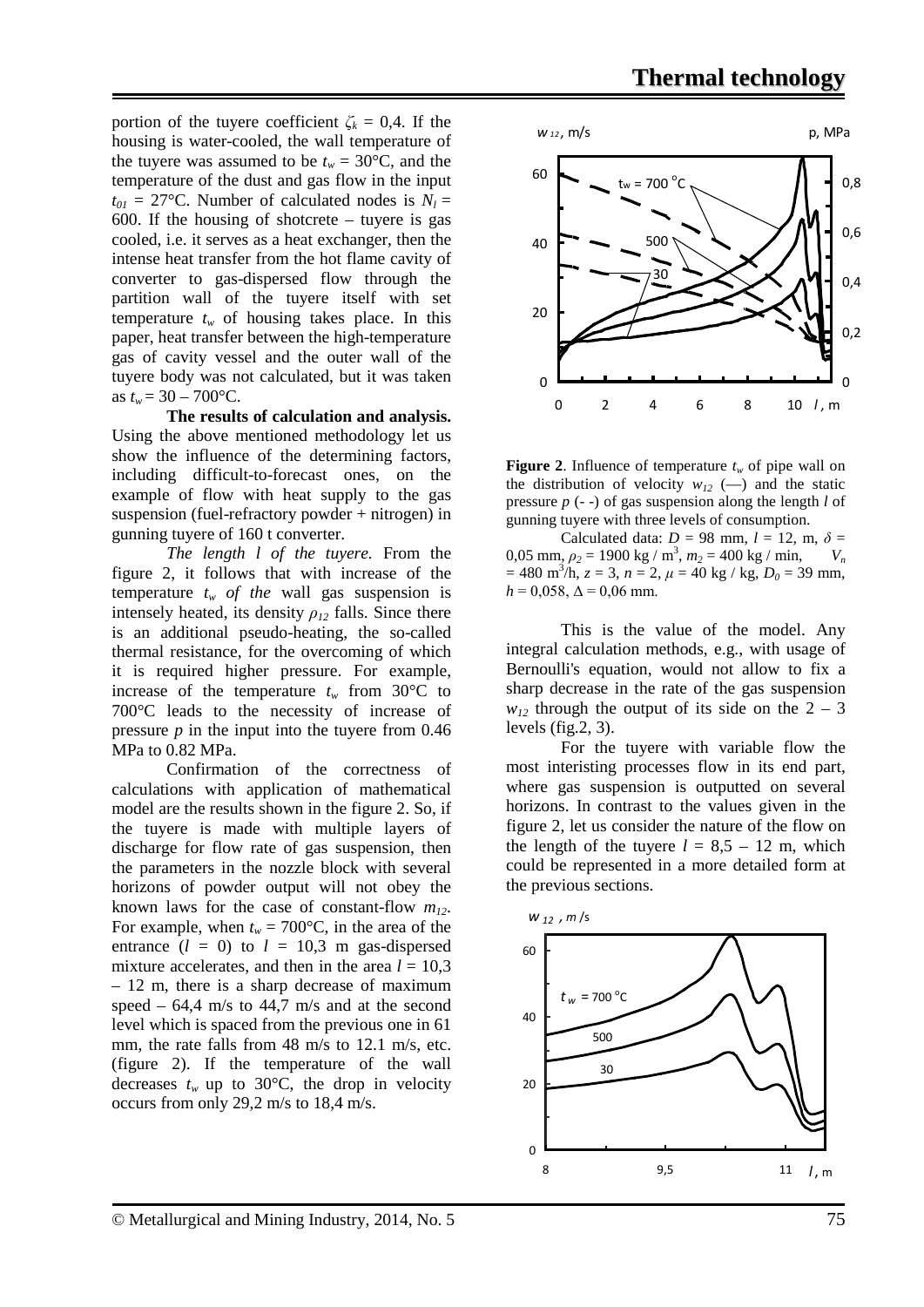**Figure 3.** Changing of the speed  $w_{12}$  along the length l of the pipe with variable flow of powder  $m_2$  on 3 levels at different temperatures  $t_w$  of gunning tuyere wall.

Calculated data:  $D = 98$  mm,  $l = 12$ , m,  $\delta =$ 0,05 mm,  $\rho_2 = 1900 \text{ kg/m}^3$ ,  $m_2 = 400 \text{ kg/min}$ ,  $V_n = 480$  $m^3/h$ ,  $z = 3$ ,  $n = 2$ ,  $\mu = 40$  kg / kg,  $D_0 = 39$  mm,  $h =$ 0,058,  $\Delta$  = 0,06 mm.

From the figure 3 it is clear that the heating of gas suspension changes the flow pattern of gas-powder flow in the tuyere. Thus, increase of the temperature of wall from  $t_w$  = 30 $\rm{°C}$  to  $t_w$  =700 $\rm{°C}$  due to a significant increase of thermal resistance to the flow of pressure p. Under these conditions, for example, before the first level of output of flow rate  $(l = 10.3 \text{ m})$   $w_{12}$ pseudogas speed increases from 26 m/s at  $t_w$  = 30° C to 65 m/s at  $t_w = 700$ °C. This rate increase, on the one hand, is conditioned by action of the law of circulation effects – with heating subsonic flow is accelerated, and on the other – corresponds to the continuity equation  $m_{12} = \rho_{12}$  $w_{12}f$  = const, when  $\rho_{12}$  is reduced, and the area  $f$  = const, then the velocity of the gas suspension  $w_{12}$ grows.

Let us consider how the parameters are changed in one, the most typical control section of the lance – in front of a nozzle unit  $(l = 10,3$ m) (figure  $4-6$ ).

*Equivalent diameter of δ particles.* Influence of size of  $\delta$  powder on the distribution of thermogasdynamic parameters during flow of gas suspension in gunning tuyere. From figure the 4 one may see that with increase of  $\delta$  speed  $w_{12}$  increases. For example, if the tuyere housing wall is heated to  $t_w = 700$ °C, then the increase of  $\delta$  in 10 times with 0,01 mm to 0,1 mm, the rate  $w_{12}$  increases almost twice from 46 m/s to 91 m/s. This is explained by the fact that if  $m_2 =$ const,  $\mu$  = const with increasing of  $\delta$ , for example, 10 times, interfacial surface friction decreases 100 times!



**Figure 4.** Change of the speed of gas suspension  $w_{12}$ and its density  $\rho_{12}$  depending on the diameter  $\delta$  of the powder particles at a different temperatures  $t_w$  of housing wall of gunning tuyere.

Calculated data:  $D = 98$  mm,  $l = 10,3$  m,  $\rho_2 =$ 1900 kg/m<sup>3</sup>,  $m_2 = 400$  kg/min,  $V_n = 480$  m<sup>3</sup>/h,  $z = 3$ , *n*  $= 2, \mu = 40 \text{ kg/kg}, D_0 = 39 \text{ mm}, h = 0.058, \Delta = 0.06$ mm.

At one and the same diameter *δ* temperature increase  $t_w$  leads to acceleration of the flow. Thus, when  $\delta = 0.07$  mm and wall temperature  $t_w$  increase from 30 $^{\circ}$ C to 700  $^{\circ}$ C, flow accelerates from  $w_{12} = 30$  m/s to  $w_{12} = 65$ m/s and the density of the gas suspension  $\rho_{12}$  thus reduces from 82 kg/m<sup>3</sup> to 34 kg/m<sup>3</sup>. This follows from the equation of condition for the pseudogas  $\rho_{12} = (p_1/RT_1)(1+\mu)$  – the higher  $t_1 = t_{12}$  of carrier gas, the lower the *ρ12*.

*The concentration of gunning mass μ.* From the figure 5 it follows that with increase of concentration of the powder  $\mu$ , pressure  $p$  of gas suspension in front of the tuyere grows at any temperature  $t_w$ . Thus, when  $t_w = 500$ °C, increase of  $\mu$  from 20 kg/kg to 70 kg/kg leads to increase of pressure in front of the tuyere *p* from 0,41 MPa to 0,71 MPa. At the same time with heating of the gas suspension the pressure in the input into the tuyere increases substantially at any  $\mu$ . For example, when  $\mu = 70$  kg/kg with increasing  $t_w$  from 30 $\degree$ C to 700 $\degree$ C the pressure *p* in the input into the tuyere increases from 0,58 MPa to 0,9 MPa.

From the figure 5 it is seen that with increase of  $\mu$ , volume fraction of gas phase  $\varepsilon_l$ reduces at any wall temperature *tw*. For example, if  $t_w = 700$  ° C, then  $\mu$  increases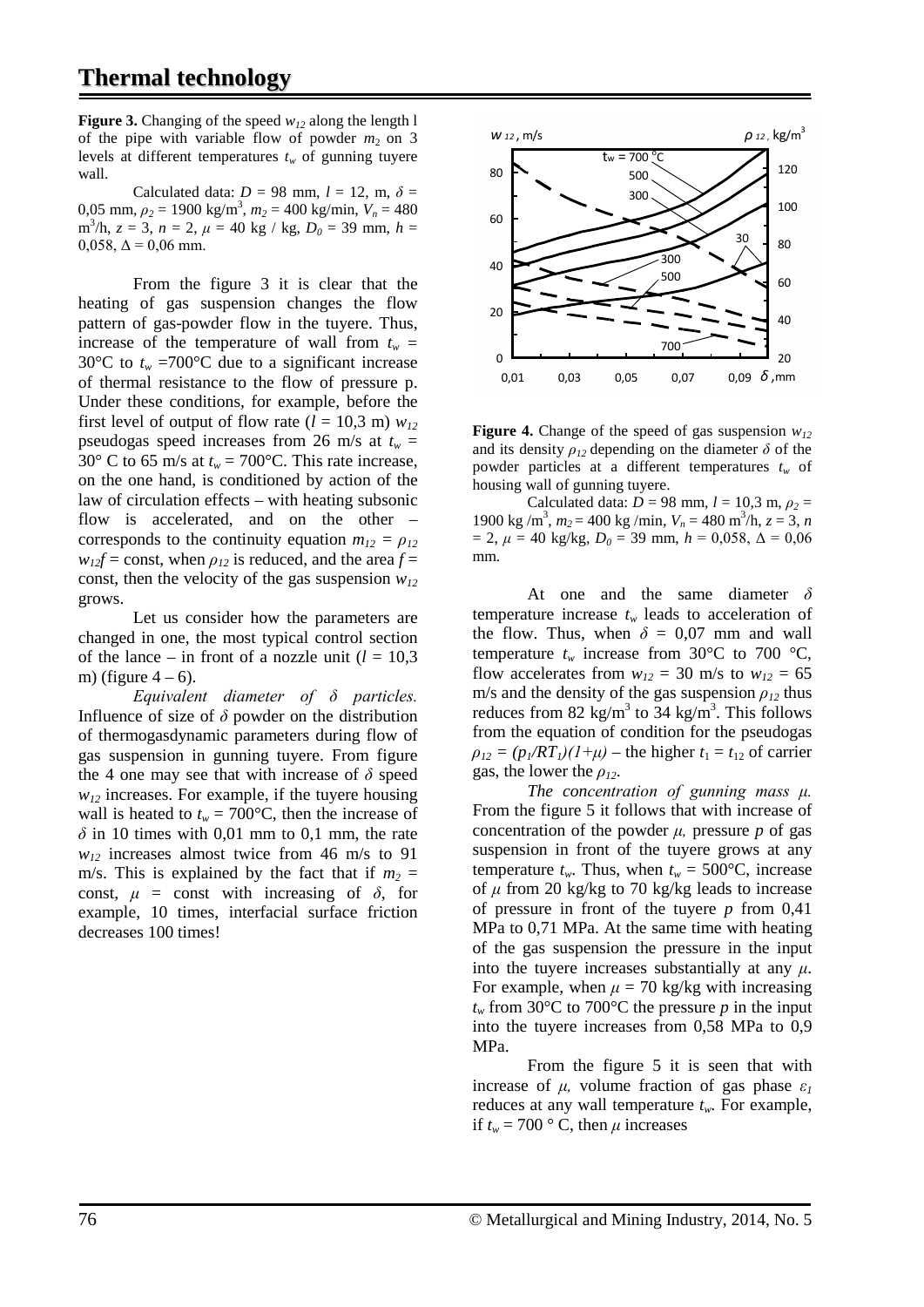

**Figure 5.** Influence of wall temperature  $t_w$  and concentration  $\mu$  of powder on the change of pressure  $p$  $(-)$  in front of the tuyere,  $(l = 0)$  and volume concentration  $\varepsilon_l$  (- -) in front of the nozzle array ( $l =$ 10,3 m).

Calculated data:  $D = 98$  mm,  $l = 12$ , m,  $\delta =$ 0,05 mm, *ρ<sup>2</sup>* = 1900 kg/m3, *m2* = 200 - 800 kg/min, *Vn*  $= 480 \text{ m}^3/\text{h}, z = 3, n = 2, \mu = 20 - 80 \text{ kg/kg}, D_0 = 39$ mm,  $K = 0.058$ ,  $\Delta = 0.06$ mm.

from 20 kg/kg to 70 kg/kg, gas phase volume fraction  $\varepsilon_1$  decreases from 0,999 to 0,97. This is due to the fact that, as follows from the equation

1  $r_1 = 1 + \frac{\mu}{\mu} \frac{\rho_1}{\rho_2}$ 2  $\varepsilon_1 = \left(1 + \frac{\mu}{\rho}\right)$ ψ ρ  $=\left(1+\frac{\mu}{\psi}\frac{\rho_1}{\rho_2}\right)^{-1}$ with increase of  $\mu$  and all

other equal conditions, the ratio  $\varepsilon_1$  only reduces.

Peculiarity of the flow, which is discussed below – use the so-called second method of controlling the concentration of the gas suspension  $\mu$ , in which the powder flow rate remained constant  $(m_2 = 400 \text{ kg/min})$ , and the carrier gas flow rate varied within the range of  $V_n$  $= 240 - 960$  m<sup>3</sup>/h ( $\mu = 20 - 80$  kg/kg).

From the figure 6 it is seen that the velocity of the gas suspension  $w_{12}$  with the increase of concentrations  $\mu$  decreases at any temperature  $t_w$  of housing wall of tuyeres. For example, increase of  $\mu$  from 20 kg/kg to 70 kg/kg at  $t_w = 500$ °C leads to speed reduction  $w_{12}$ 

![](_page_5_Figure_9.jpeg)

**Figure 6.** The influence of mass concentration *μ* of powder on the change rate  $w_{12}$  (-–) of gas suspension and its density  $\rho_{12}$  (- -) before the first level of flow  $m_{12}$  ( $l = 10,3$  m) at different temperatures  $t_w$  tuyere wall.

Calculated data:  $D = 98$  mm,  $l = 10,3$  m,  $\delta =$ 0,05 mm,  $\rho_2 = 1900 \text{ kg/m}^3$ ,  $m_2 = 400 \text{ kg/min}$ ,  $V_n =$ 240 - 960 m<sup>3</sup>/h,  $z = 3$ ,  $n = 2$ ,  $\mu = 20$  - 80 kg / kg,  $D_0 =$ 39 mm,  $h = 0.058$ ,  $\Delta = 0.06$  mm.

from 80 m/s to 40 m/s. As follows from the conditions for pseudogas  $\rho_{12} = \rho_1 (1 + \mu)$ – at the same temperature  $t_{12}$  the greater  $\mu$ , the higher  $\rho_{12}$ . Thus, if  $\mu$  increases from 20 kg/kg to 70 kg/kg, then at  $t_w = 700$ °C, density  $\rho_{12}$  is increased from 61 kg/kg to 112 kg/kg. If, for example,  $\mu = 50$  kg/kg  $t_w$  temperature increases from 30°C to 700°C, then  $\rho_{12}$  falls from 95 kg/m<sup>3</sup> to  $40 \text{ kg/m}^3$ .

Note once again that shown in the fig. 2 – 6 results were obtained by numerical solution of differential and algebraic equations  $(1 - 12)$ , which allows to gain an insight into the considered problem.

**Checking the results of numerical studies.** As it is difficult to conduct physical experiment in the tuyere, which is in the cavity of the converter, let us check the correctness of the numerical calculations using the method of testing. Thus, if:

- Gas carrier is heated, its density *ρ<sup>1</sup>* reduces, and hence it is required higher pressure *p* to provide the same flow rate  $(m_{12} = \text{const})$  of a less dense gas through a pipe of constant cross section  $(f =$ const) (figure 2, 5);
- Gas carrier is heated, according to the law of circulation effects of subsonic flow (our case) in a tube of constant